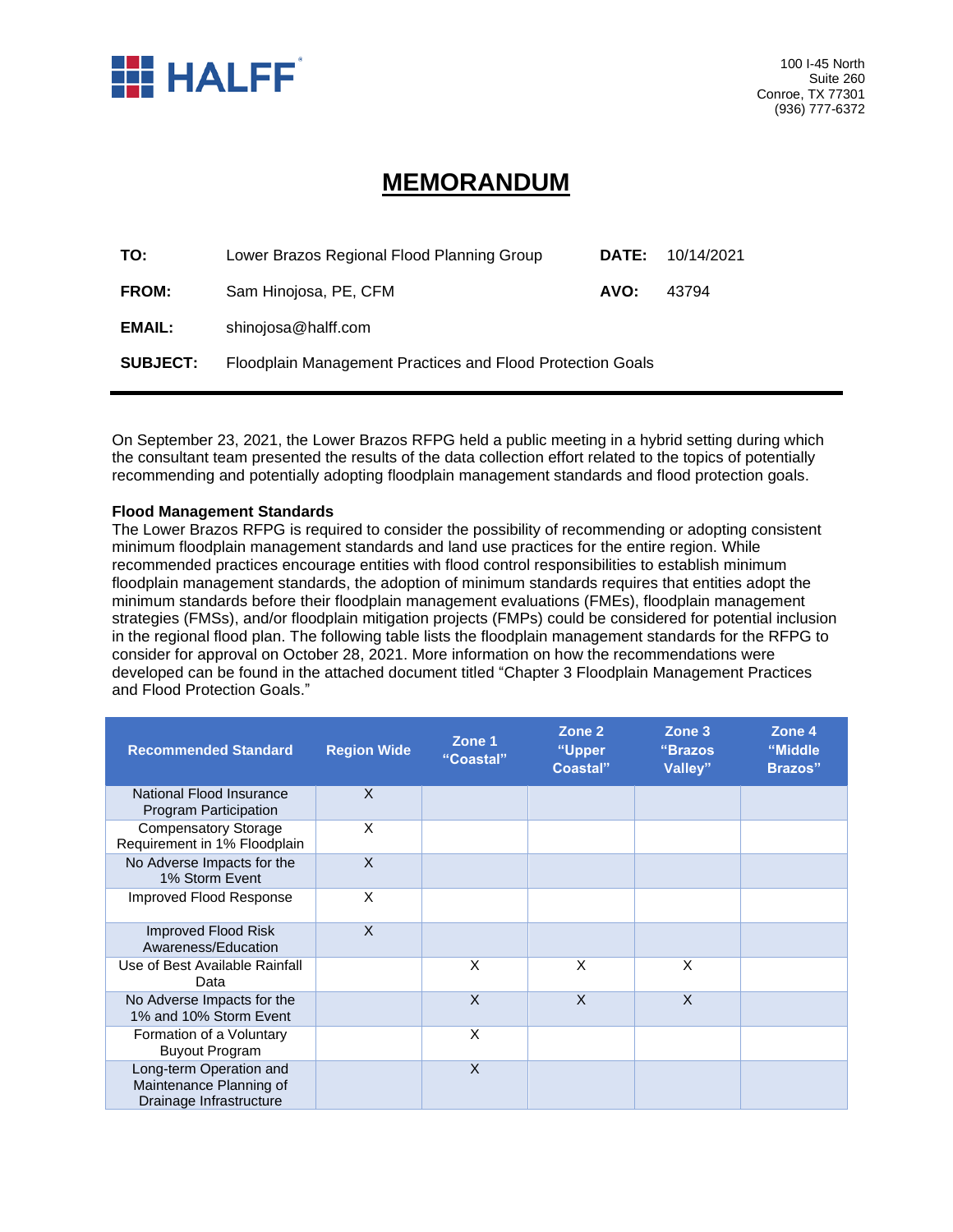

| <b>Recommended Standard</b>                                            | <b>Region Wide</b> | Zone 1<br>"Coastal" | Zone 2<br>"Upper<br>Coastal" | Zone 3<br>"Brazos"<br>Valley" | Zone 4<br>"Middle<br>Brazos" |
|------------------------------------------------------------------------|--------------------|---------------------|------------------------------|-------------------------------|------------------------------|
| Drainage Corridor<br>Preservation                                      |                    |                     | X                            | X                             |                              |
| <b>Compensatory Storage</b><br>Requirement in 0.2%<br>Floodplain       |                    |                     |                              | X                             | X                            |
| Requirements for Culvert and<br><b>Bridge Crossings</b>                |                    |                     |                              | X                             | X                            |
| Roadway Requirements within<br>the Floodplain                          |                    |                     |                              | X                             | X                            |
| Culvert and Bridge Hydrologic<br>and Hydraulic Analysis<br>Requirement |                    |                     |                              | X                             | X                            |

## **Flood Management Goals**

The Lower Brazos RFPG is required to consider recommending or adopting specific and achievable flood mitigation and floodplain management goals along with target years by which to meet those goals. Below are recommended goals for the RFPG to consider for approval on October 28, 2021. The goals are presented in five categories: Floodplain Management; Flood Studies and Analysis; Mitigation Projects; Flood Warning and Readiness; and Education and Outreach. More information on how the recommendations were developed can be found in the attached document titled "Chapter 3 Floodplain Management Practices and Flood Protection Goals."

| ID           | <b>Goal</b>                                                                                                                                                     | <b>Category</b>          | <b>Baseline</b>                                                                                       | <b>Short Term</b><br><b>Goal 2023</b>                                                          | <b>Long Term</b><br><b>Goal 2053</b>                                                           |
|--------------|-----------------------------------------------------------------------------------------------------------------------------------------------------------------|--------------------------|-------------------------------------------------------------------------------------------------------|------------------------------------------------------------------------------------------------|------------------------------------------------------------------------------------------------|
| 1            | Increase the number of counties and<br>communities that are enrolled in the<br>National Flood Insurance Program.                                                | Floodplain<br>Management | Participating<br>Communities<br>- 152 (85%)<br>Participating<br>Counties - 41<br>$(95%)$ <sup>1</sup> | Communities<br>$enrolled -$<br>90%<br>Counties<br>$enrolled -$<br>100%                         | Communities<br>enrolled $-95%$<br>Counties<br>$enrolled -$<br>100%                             |
| $\mathbf{2}$ | Increase the number of counties and<br>communities that have adopted higher<br>than NFIP-standards including directing<br>development away from the floodplain. | Floodplain<br>Management | 39 out of a<br>total of 221<br>counties and<br>communities<br>have higher<br>standards <sup>2</sup>   | Increase the<br>number of<br>counties and<br>communities<br>with higher<br>standards by<br>10% | Increase the<br>number of<br>counties and<br>communities<br>with higher<br>standards by<br>40% |
| $\mathbf{3}$ | Increase the number of entities that have<br>adopted the latest rainfall data.                                                                                  | Floodplain<br>Management | Number of<br>entities that<br>are affected<br>by the<br>updates of<br>the latest<br>rainfall data     | Establish a<br>baseline<br>measurement                                                         | 80%                                                                                            |

<sup>&</sup>lt;sup>1</sup> The total number of communities in the Lower Brazos region is 178. The total number of counties is 43.

<sup>2</sup> Obtained from TWDB higher standard survey results.